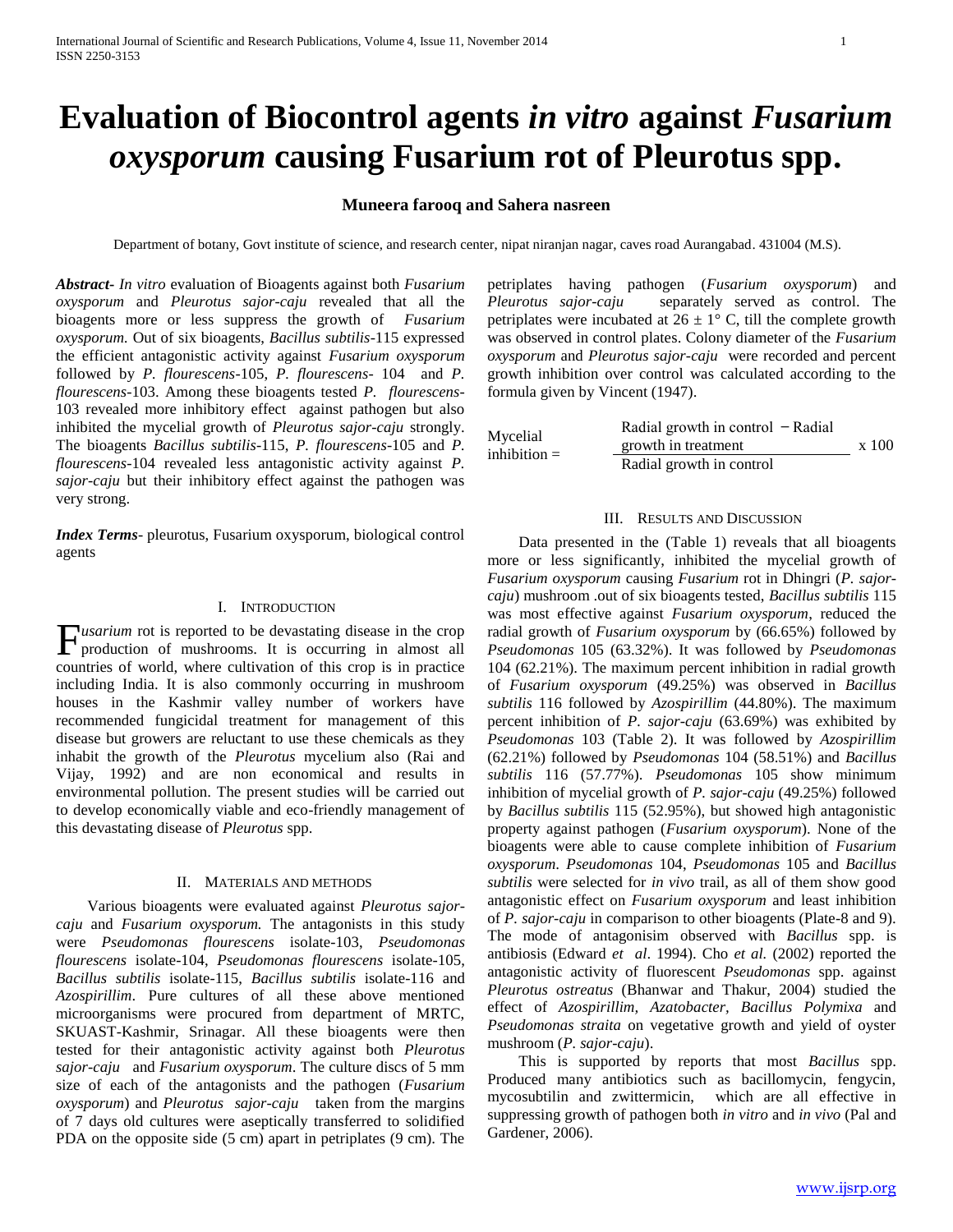| <b>Concentration</b>          | Per cent inhibition of mycelial growth over control |                |                |        |        |  |
|-------------------------------|-----------------------------------------------------|----------------|----------------|--------|--------|--|
| <b>Bioagents</b>              | $\mathbf{R}_1$                                      | $\mathbf{R}_2$ | $\mathbf{R}_3$ | Total  | Mean   |  |
| P. flourescens-103            | 53.32                                               | 55.55%         | 61.10          | 169.9  | 56.65% |  |
| P. flourescens-104            | 55.55                                               | 63.32%         | 67.77          | 186.64 | 62.21% |  |
| P. flourescens-105            | 61.10                                               | 64.43          | 64.43%         | 189.96 | 63.32% |  |
| <i>Bacillus subtilis</i> -115 | 61.10                                               | 66.66%         | 72.21          | 199.97 | 66.65% |  |
| <i>Bacillus subtilis</i> -116 | 45.55                                               | 48.88%         | 53.32          | 147.75 | 49.25% |  |
| Azospirillim                  | 39.99                                               | 46.66%         | 47.77          | 134.42 | 44.80% |  |
| $S.Em\pm =1.06$               |                                                     |                |                |        |        |  |
| $C.D @ 0.05\% = 2.73$         |                                                     |                |                |        |        |  |

## **Table-1 :** *In vitro* **evaluation of bioagents against** *Fusarium oxysporum* **the causal agent of** *Fusarium* **rot disease of** *Pleurotus sajor-caju*

**Table-2 :** *In vitro* **evaluation of bioagents against** *Pleurotus sajor-caju*

| <b>Concentration</b>          | Per cent inhibition of mycelial growth over control |                |                  |              |             |  |  |
|-------------------------------|-----------------------------------------------------|----------------|------------------|--------------|-------------|--|--|
| <b>Bioagents</b>              | $\mathbf{R}_1$                                      | $\mathbf{R}_2$ | $\mathbf{R}_{3}$ | <b>Total</b> | <b>Mean</b> |  |  |
| P. flourescens-103            | 61.10                                               | 63.32          | 66.66            | 191.08       | 63.69       |  |  |
| P. flourescens-104            | 55.55                                               | 58.88          | 61.10            | 175.53       | 58.51       |  |  |
| P. flourescens-105            | 45.55                                               | 48.88          | 53.32            | 147.75       | 49.25       |  |  |
| <i>Bacillus subtilis</i> -115 | 49.99                                               | 53.32          | 55.55            | 158.86       | 52.95       |  |  |
| <i>Bacillus subtilis</i> -116 | 55.55                                               | 56.66          | 61.10            | 173.31       | 57.77       |  |  |
| Azospirillim                  | 55.55                                               | 63.32          | 67.77            | 186.64       | 62.21       |  |  |
| $S.Em\pm =0.88$               |                                                     |                |                  |              |             |  |  |
| $C.D @ 0.05\% = 2.29$         |                                                     |                |                  |              |             |  |  |





*Bacillus subtilis* 116 *Pseudomonas flourescens* 103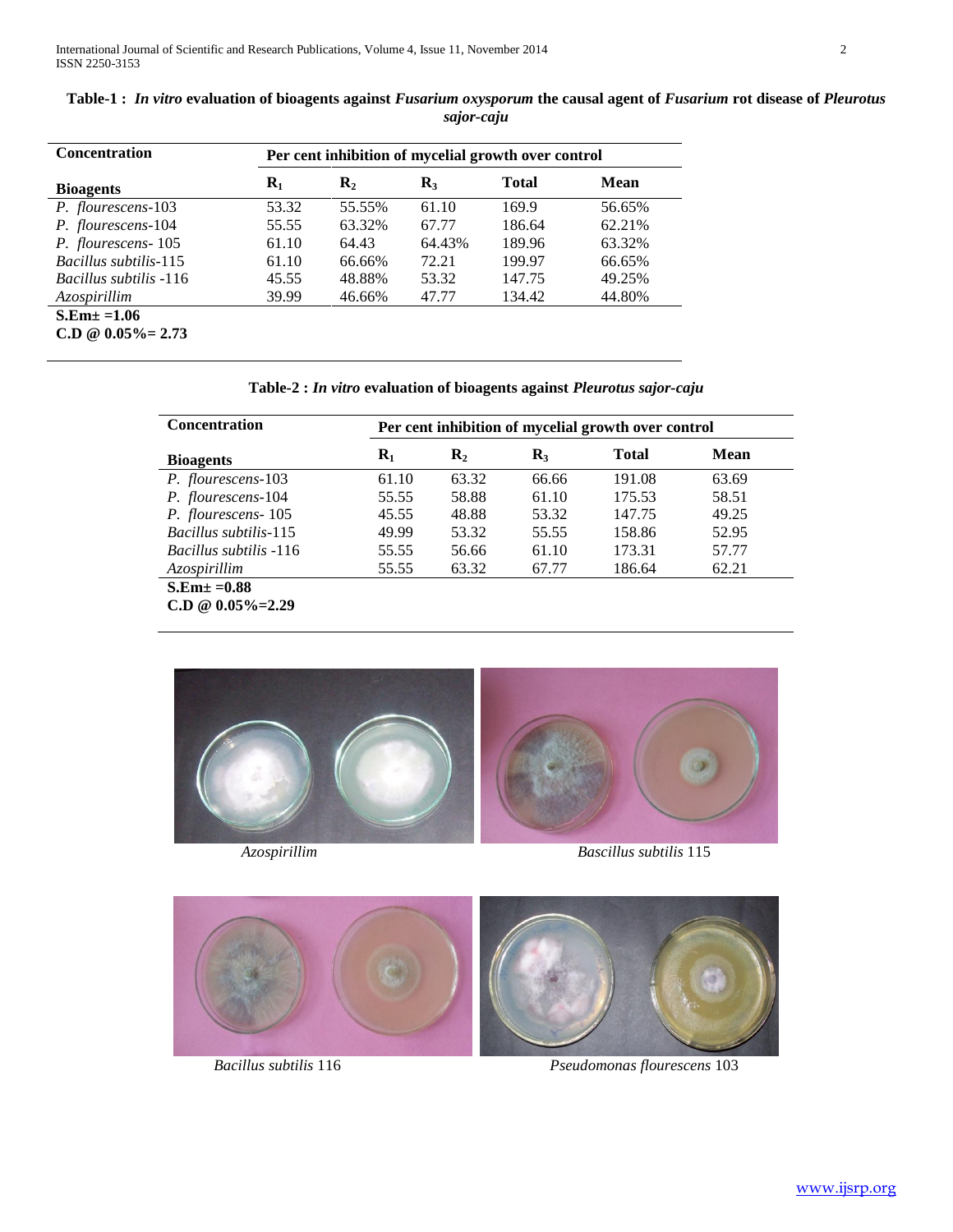

**Plate-1 : Evaluation of bioagents against** *Fusarium oxysporum*



*Azospirillim Bacillus subtilis* 115



*Bacillus subtilis* 116 *Pseudomonas flourescens* 103







*Pseudomonas flourescens* 104 Pseudonomas *flourescens* 105

**Plate-2 :Evaluation of bioagents against** *Pleurotus sajor-caju*